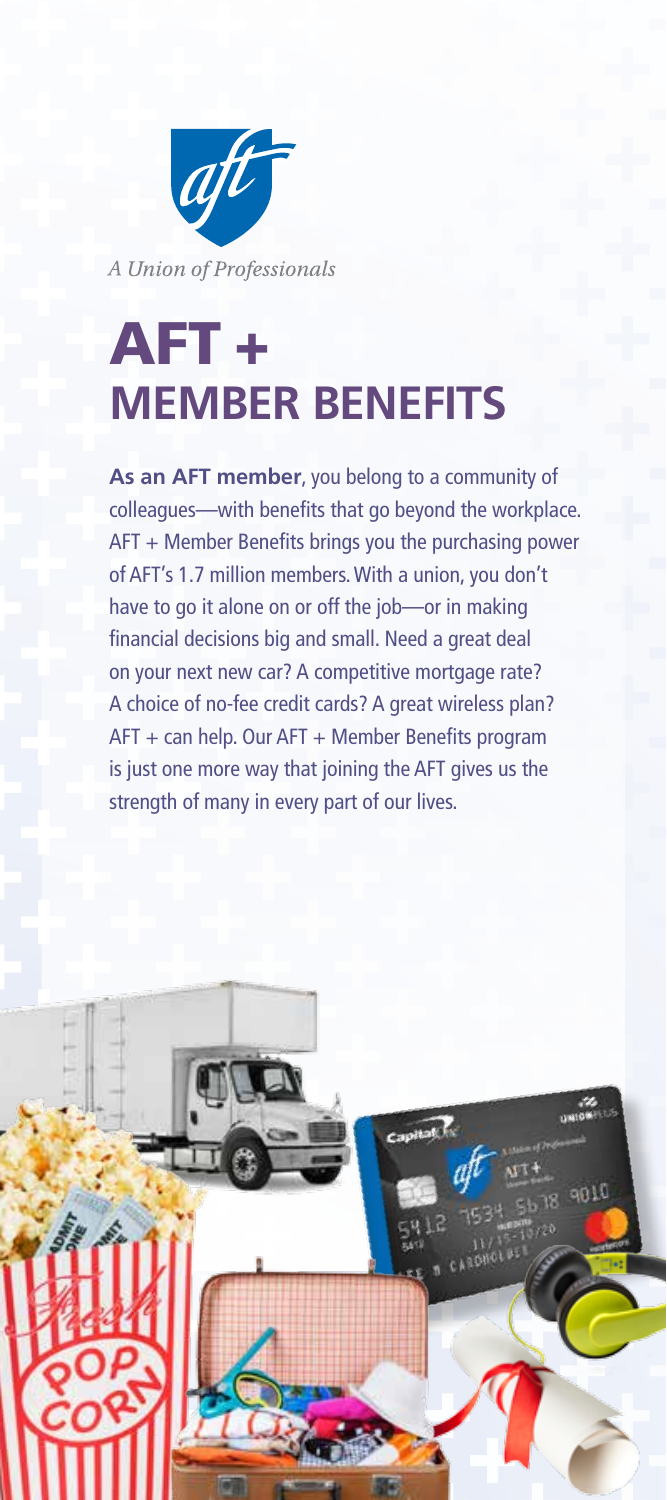# **EDUCATION**

#### **Free College**

Earn an online associate degree with no out-of-pocket costs for tuition, fees or e-texts. Eastern Gateway Community College is a public, nonprofit school in the University System of Ohio and is regionally accredited by the Higher Learning Commission. Seven associate degrees and two certificate programs are available.

## **Student Debt Clinics**

This is a resource where you can learn about the landscape of free and underused federal programs that help many student loan borrowers lower their monthly payments and, in some cases, even have their debt forgiven.

## **Share My Lesson**

Exchange lesson plans, ideas and best practices, join free professional development webinars, and access thousands of standards-aligned lesson plans and activities for early childhood through grade 12.

# **AFT Robert G. Porter Scholarships**

AFT annually awards four 4-year, \$8,000 postsecondary scholarships to graduating high school seniors who are the dependents of AFT members. In addition, 10 onetime grants of \$1,000 are awarded to AFT members. See website for eligibility criteria and additional information. Annual application deadline is March 31.

# **Union Plus Scholarships**

This program offers competitive scholarships to help with the cost of postsecondary education. Visit the website for more information on eligibility and how to apply. Annual deadline is Jan. 31.

## **Rosetta Stone**

Use this award-winning language learning program for only \$99 a year to study one of 30 languages on your computer, tablet and smartphone. Rosetta Stone Pro at \$139 is also available.

# FINANCE AND LEGAL

#### **Personal Loans**

Take control of your financial future by consolidating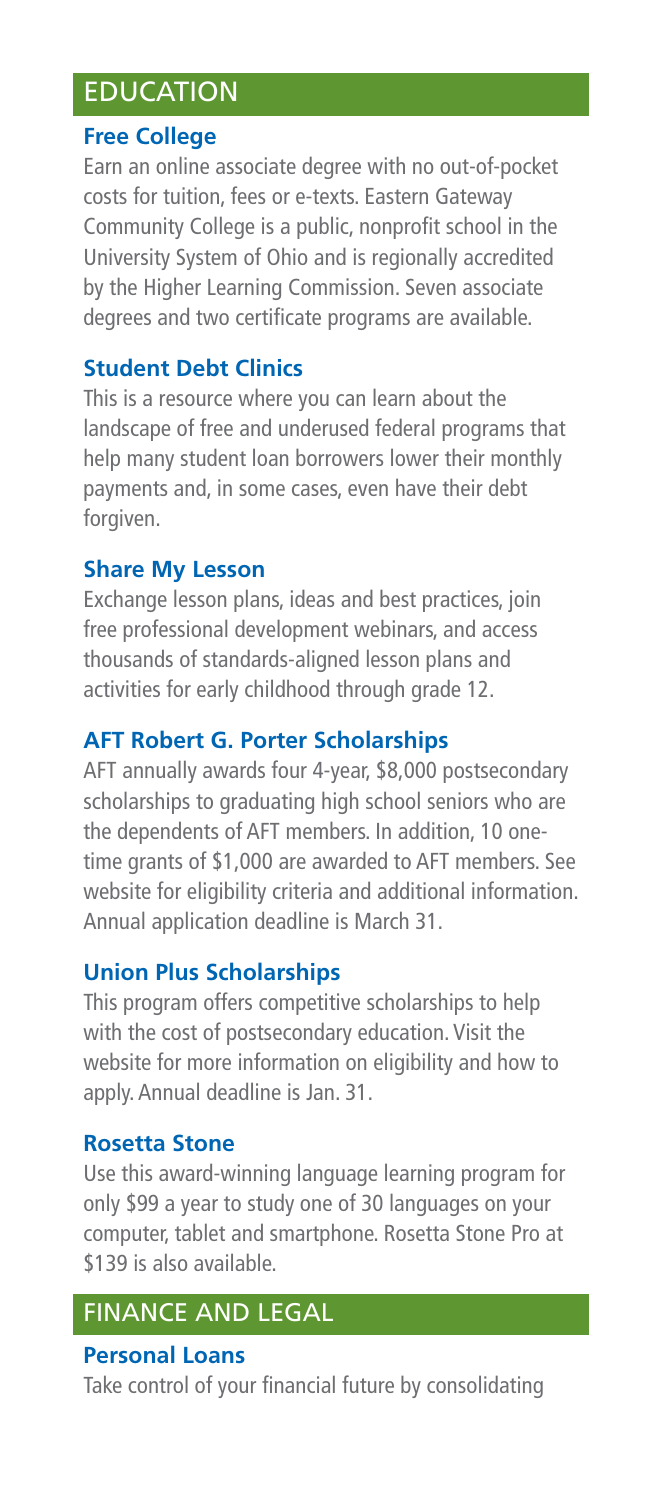your higher-interest credit card and revolving debts with a personal loan that features no hidden fees and one predictable monthly payment. Loans are made and serviced by First National Bank of Omaha.

## **Credit and Budget Counseling**

Certified credit counselors are available 24 hours a day to help AFT members with confidential financial guidance and free consumer credit counseling services.

## **Credit Cards**

Three different no-annual-fee credit card options for AFT members and their families are available: Rate Advantage Card has the lowest APR for members who have excellent credit; Cash Rewards Card offers unlimited 1.5 percent cash back on every purchase; Primary Access Card allows you to build credit through responsible use. Special features are available for union members suffering financial hardship.

## **Vianex Money Transfer**

Get a 10 percent discount on the transfer fee every time you send money online to over 51,000 payout locations in 34 countries, including India, Mexico and other Latin American countries, and the Philippines.

## **Legal Services\***

Get the help you need to avoid and solve legal problems (usually for free) via a nationwide network of more than 2,000 law offices that offer free 30-minute initial consultations and discounted services on more complex matters.

# STAYING HEALTHY

#### **DinnerTime**

Make healthy meal planning easy, fun, delicious and affordable by incorporating ingredients from your favorite grocery store's weekly sales. The cost for AFT families is \$5.99 a month (40 percent off the regular cost). Enroll in a free one month trial now.

## **Health Savings Plans**

- Vision Insurance Plans: Choose from three levels of savings starting as low as \$5 per month.
- Dental Discount: Save 20 to 50 percent on dental care, from routine visits to major procedures with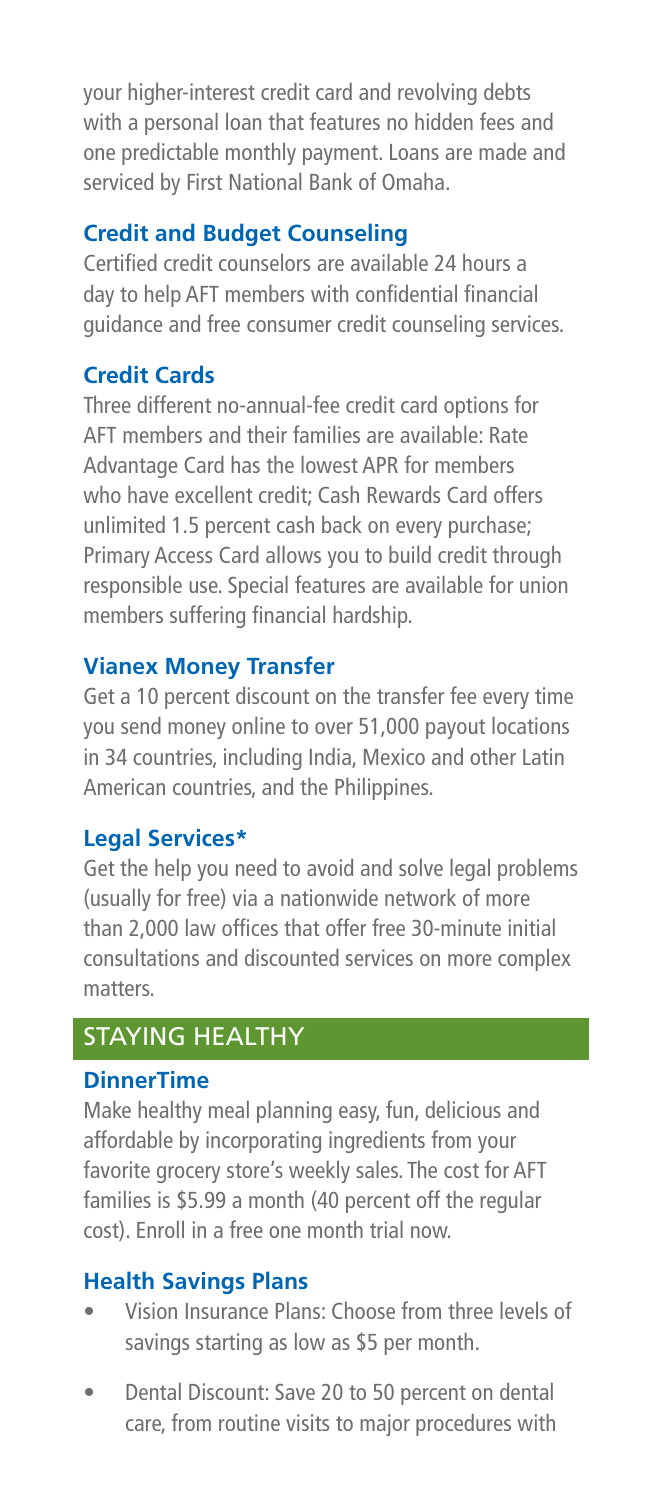one of the largest national dental networks with a focus on neighborhood dentists.

- Vision Discount program offers savings on eye exams, frames, and other vision needs at more than 44,000 eye care providers and retail locations.
- Prescription Card: Save up to 65 percent off the retail price of brand-name and generic drugs available at more than 59,000 participating pharmacies.
- Hearing: Save on diagnostic services, including hearing exams and hearing aids available at more than 3,800 provider locations nationwide.

# DISCOUNTS, SHOPPING & TRAVEL

#### **Hotels**

Save up to 20 percent off the best available rate at more than 7,700 participating hotels worldwide. See the website for participating hotels and locations.

## **Car Rental**

Save up to 25 percent with car rental discounts. Visit online to reserve and compare prices, or call to reserve using the telephone numbers and codes listed on the website.

#### **AT&T Wireless Discount**

Save 15 percent on the monthly service charge of qualified AT&T wireless plans through the Union Plus Wireless Discount Program with AT&T, the only national unionized wireless company. Not available for unlimited plans.

#### **Powell's Bookstore**

Powell's Bookstore in Portland, Ore., is the largest independent, unionized bookstore in the country (ILWU, Local 5).

#### **ConsumerReports.org**

Members can save on annual online Consumer Reports subscriptions.

#### **Teleflora Flowers & Gift Baskets**

Save 20 percent on flowers, gifts and plants through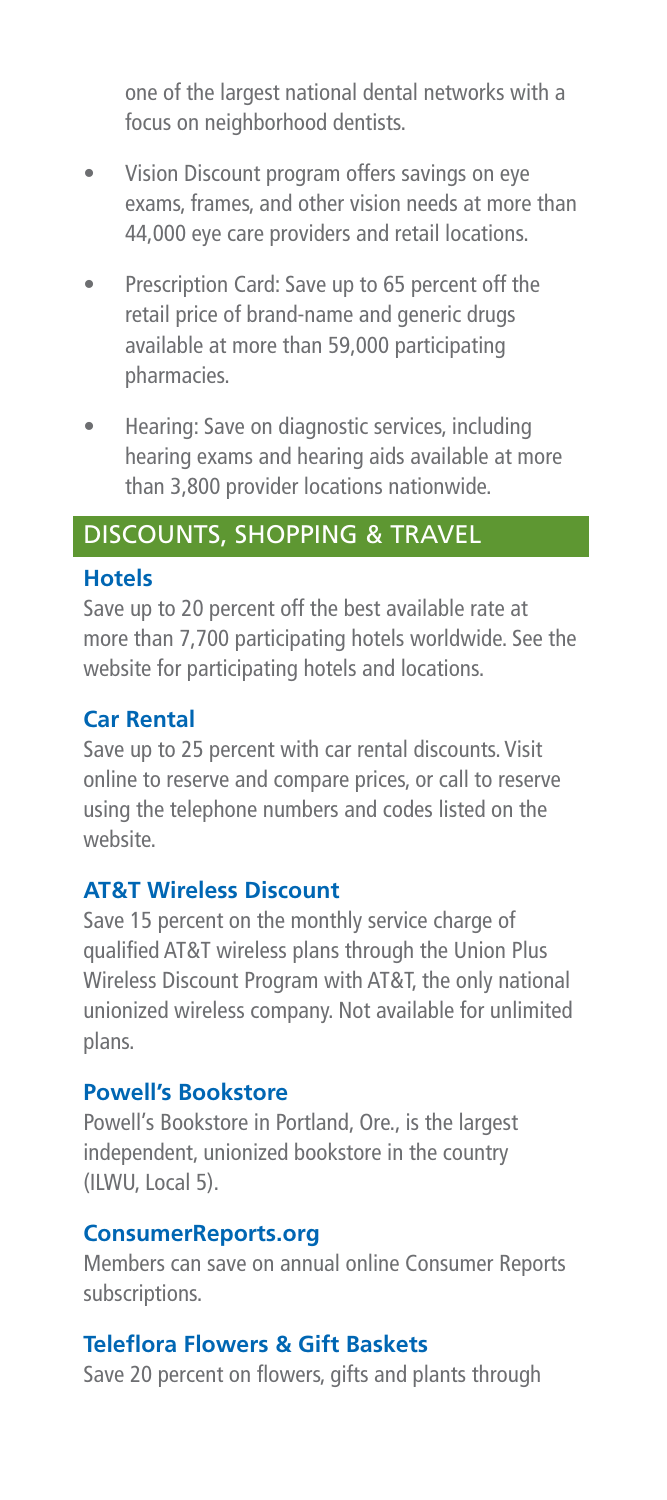Teleflora, and have them delivered anywhere in the world—100 percent satisfaction guaranteed.

#### **Entertainment Discounts**

Save on movie tickets, theme parks, theater and restaurants across the country. There is a mobile app for easy access to savings on the go!

#### **Magazines**

Enjoy new and renewed subscriptions to such popular titles as Discover, The Economist, Money, Newsweek, The New Yorker, Smithsonian, Sports Illustrated and many more! Gift subscriptions are available.

## **AFT Advantage**

This is an exclusive online shopping program for AFT members. Save 10 to 70 percent on electronics, apparel, tickets, gifts and more. Earn WOW points on your purchases to save even more.

## **INSURANCE**

## **Accidental Death and Dismemberment Insurance**

All active, working AFT members have a \$5,000 Accidental Death and Dismemberment policy. If a covered injury or death occurs as a result of a workplace accident, the policy provides extra benefits. Coverage is not available to retiree members or fair share payers.

## **No-Cost Term Life for New Members\***

New AFT members can obtain \$5,000 of term life insurance coverage for one year with no premium payment required. A completed application must be received by the Administrator within the first year of membership to obtain the no-cost coverage. At the end of the no-premium year, participants will have the option of moving into a \$25,000 premium-paying policy. NYSUT members, retirees and agency fee payers are not eligible for this coverage. As of March 2018, please call or check the website for availability in Montana, New Hampshire and Washington state.

#### **Auto & Home Insurance\***

This program offers special group discounts on auto and home insurance.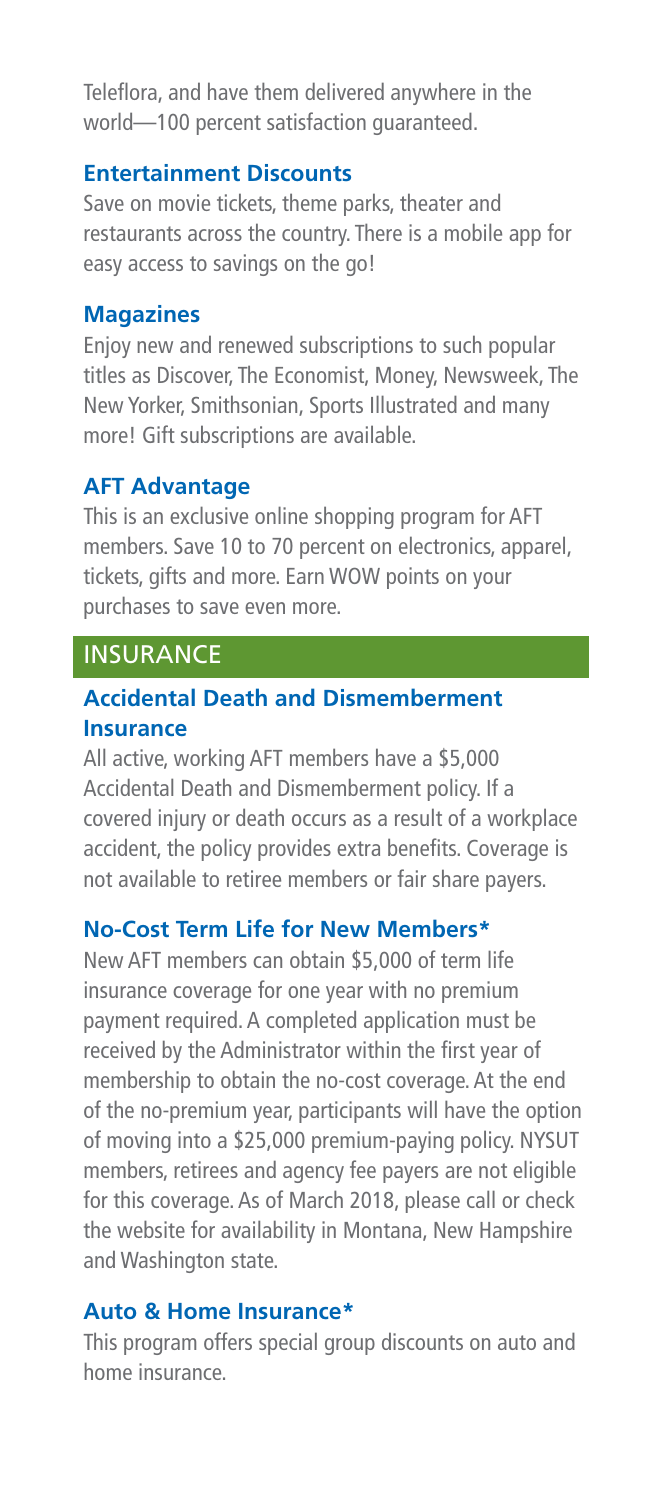#### **Term Life\***

Voluntary term life insurance is designed to provide financial protection for your loved ones in the event of a premature death. Reduced coverage amounts are also available for spouses/domestic partners and eligible dependent children. Benefits terminate at age 70.

## **Senior Term Life\***

Help pay final expenses and ensure peace of mind. Benefit amounts of \$5,000 to \$25,000 are available to those who apply before age 75 with no medical exam required. There is no termination age for coverage, although there may be a reduction in coverage levels by age.

#### **Retiree Health Insurance**

Find the right Medicare insurance plan, with access to thousands of health plans from nearly 30 top carriers. Call to speak with an expert and receive free Medicare information and advice with no obligation.

## **Disability Income\***

This is a voluntary insurance program underwritten by MetLife that provides income if you are unable to work due to an accident or extended illness.

## **Long-Term Care\***

Stay in better control of your healthcare decisions with a long-term care insurance plan for AFT members. Our program offers you a portfolio of plans from multiple highly rated insurance carriers.

#### **Pet Health Insurance\***

Get up to a 10 percent discount off premiums from a plan that lets your pet receive care from any licensed veterinarian, emergency vet or specialist. There are several plans to choose from.

# MORTGAGES AND HOME SERVICES

## **Amalgamated Bank Mortgage**

This program features competitive interest rates, exclusive discounts and refinancing solutions, and a program to help first-time buyers (not yet licensed in all states; see website for more information).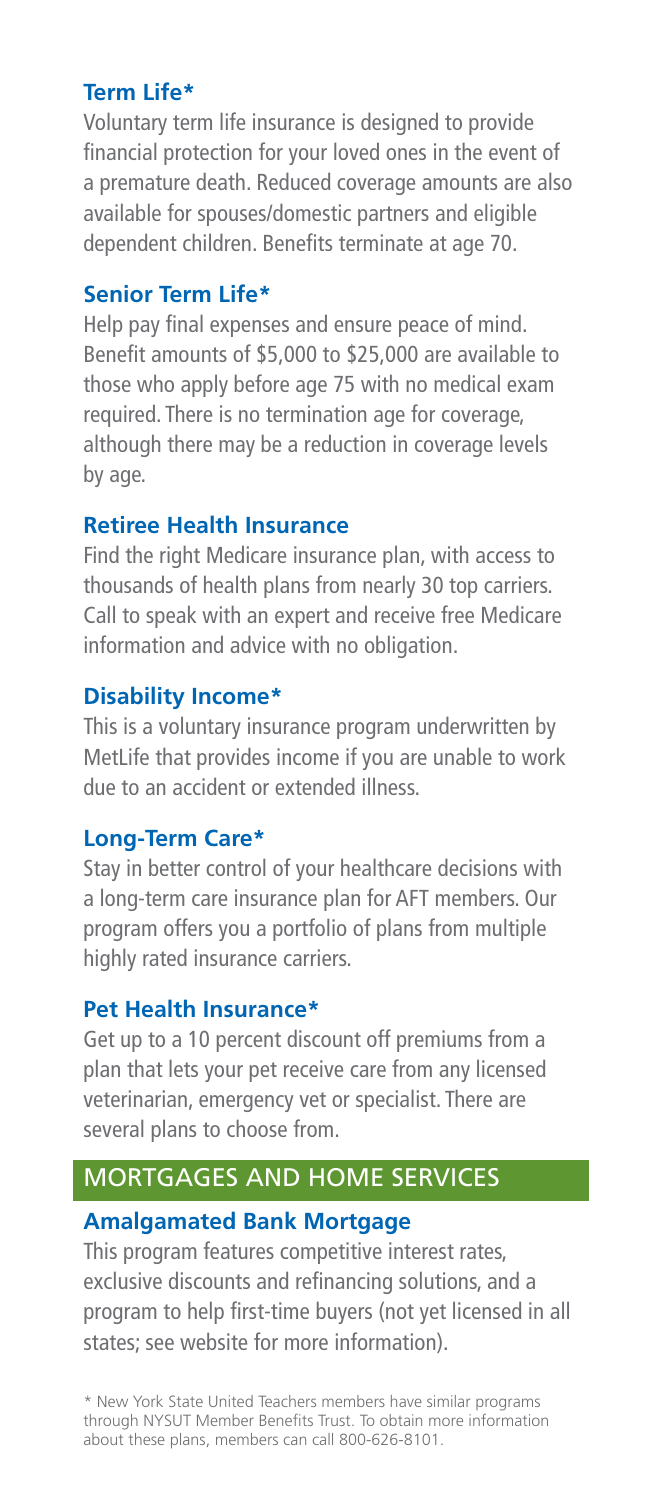#### **Union Plus Mortgages**

Find competitive rates on a wide range of mortgage options, plus special benefits, including hardship assistance for union members. This program is available to active and retired union members, their parents and children.

#### **Real Estate Program**

Save hundreds, even thousands, on your next home sale or purchase and earn \$50 cash back after closing for every \$10,000 in home sale or purchase price while working with highly qualified, pre-screened, SIRVA-approved real estate agents. See the website for exclusions and limitations.

## **Save My Home Hotline**

Members facing foreclosure or mortgage issues can make a free call to a hotline staffed by HUD-trained counselors. The program provider is a nonprofit consumer credit counseling agency and a reputable source of consumer advice.

## **Professional Moving Discounts**

Members get discounts on interstate moving, packing and in-transit storage.

## **Budget Truck Rental**

Get 20 percent off do-it-yourself moves when you reserve in advance.

# HIT THE ROAD

## **Emergency Assistance Plus**

Access medical advice, assistance and transport when a medical emergency strikes while away from home whether you are in another country, touring a national park or visiting a major city. There is a risk-free, 30-day no-obligation trial.

## **Motor Club**

This program offers participating member households emergency roadside assistance with vehicle-related problems, anywhere in the country.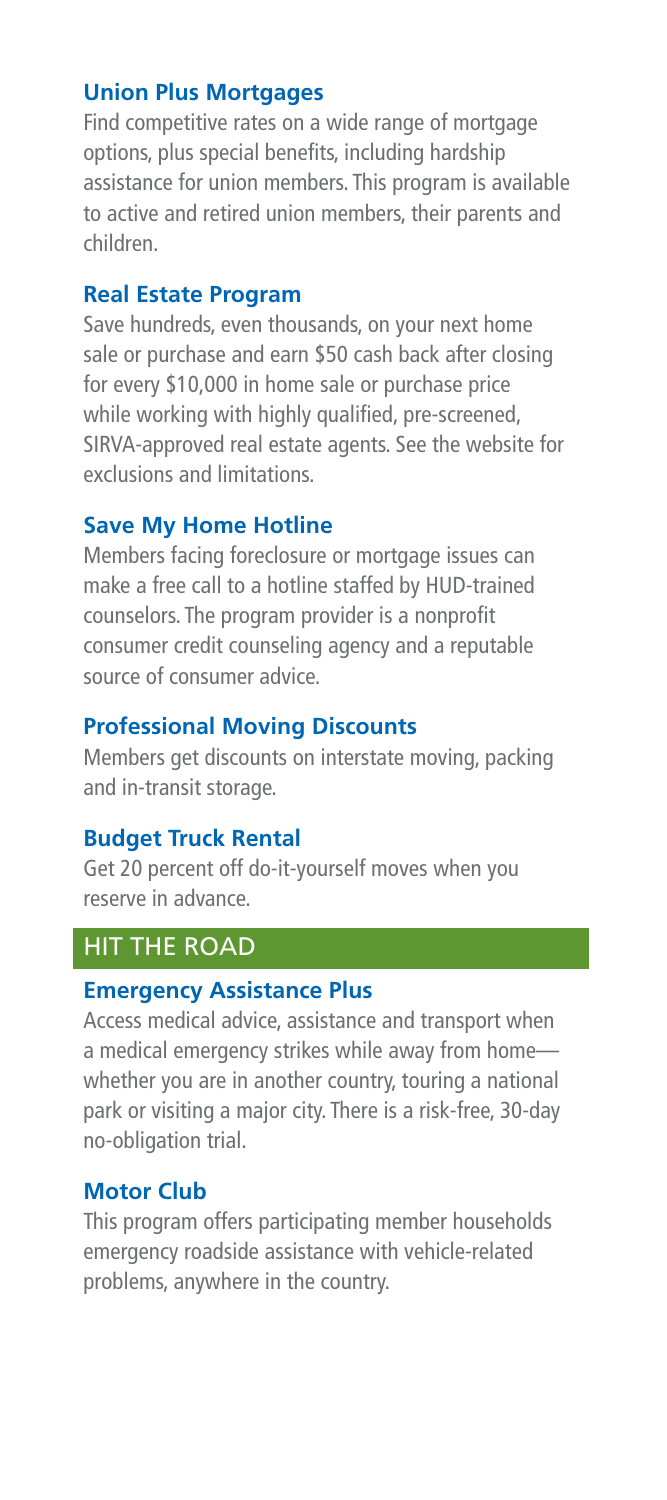#### **Auto Buying/TrueCar**

Receive pre-negotiated, upfront best-market pricing on new cars and trucks without having

to negotiate with the dealer. There is no cost to access the program. Bonus: \$100 rebate for purchase of new union-assembled vehicles;

\$200 rebate on union-assembled "green" vehicles.

## AFT + Member Benefits at a Glance

| Accidental Death and Dismemberment Insurance | www.aft.org/ADD                         |                                   |
|----------------------------------------------|-----------------------------------------|-----------------------------------|
| AFT Advantage                                | www.aft.org/benefits, click on Shopping |                                   |
| AFT Robert G. Porter Scholarships            | www.aft.org/scholarships                |                                   |
| Amalgamated Bank Mortgage                    | www.amalgamatedbank.com/AFT             | 800-701-8409                      |
| AT&T Wireless Discount                       | www.unionplus.org/AFTatt                | code: 7172343                     |
| Auto & Home Insurance                        | www.metlife.com/AFT                     | 877-238-9638                      |
| Auto Buying/TrueCar                          | www.unionplus.org/autobuying            |                                   |
| <b>Budget Truck Rental</b>                   | www.unionplus.org/budgettruck           | code: 56000127763<br>800-561-1157 |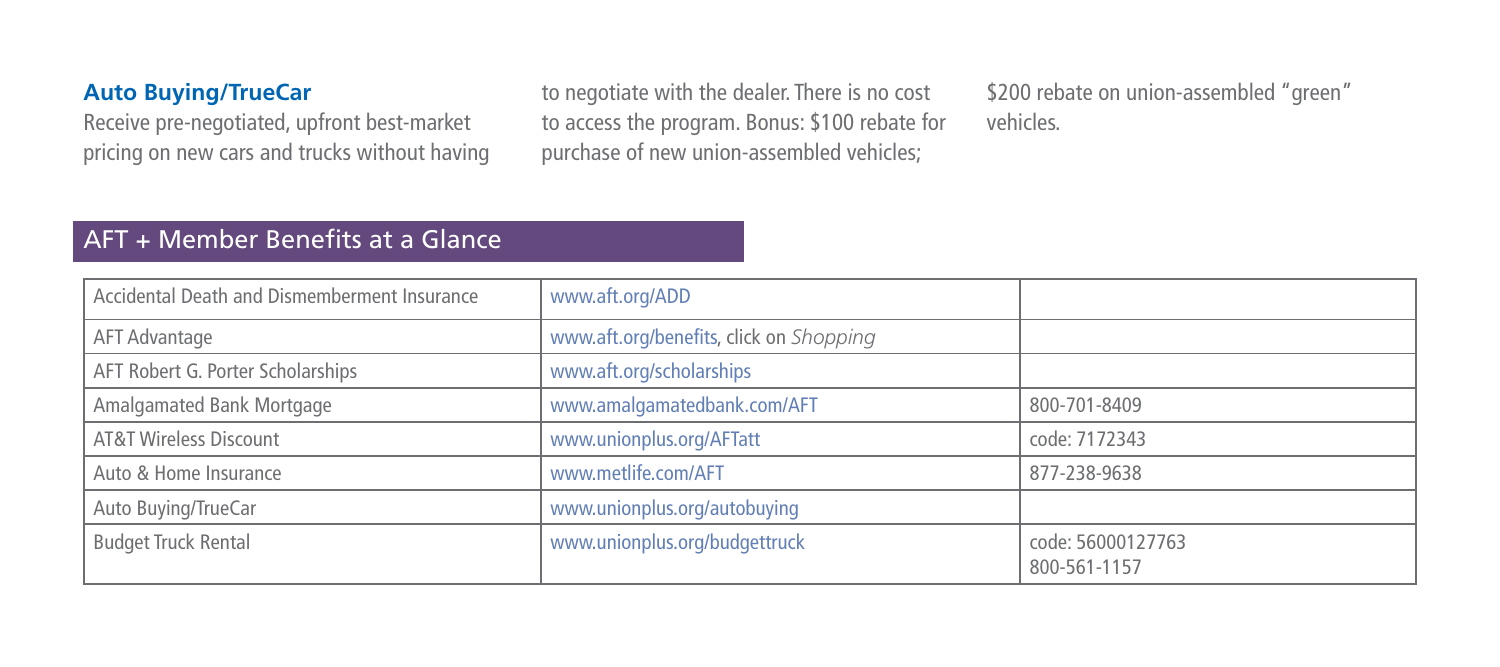| Car Rental                       | www.unionplus.org/AFTcarrentals    |                             |
|----------------------------------|------------------------------------|-----------------------------|
| Avis                             |                                    | 800-698-5685, code: B723700 |
| Budget                           |                                    | 800-455-2848, code: V816100 |
| Dollar                           |                                    | 800-800-4000, code: 3042236 |
| Hertz                            |                                    | 800-654-2200, code: 205666  |
| Payless                          |                                    | 800-729-5377, code: A071900 |
| Thrifty                          |                                    | 800-847-4389, code: 3042238 |
| ConsumerReports.org              | www.unionplus.org/consumerreports  |                             |
| Credit and Budget Counseling     | www.unionplus.org/creditcounseling | 877-833-1745                |
| Credit Cards                     | www.aftcard.com                    | 800-522-4000                |
| <b>DinnerTime</b>                | www.aft.org/dinnertime             | code: AFT                   |
| Disability Income*               | www.aftbenefits.org/disability     | 888-423-8700                |
| <b>Emergency Assistance Plus</b> | www.aftbenefits.org/EAPlus         | 855-781-9063                |
| <b>Entertainment Discounts</b>   | www.unionplus.org/entertainment    |                             |
|                                  |                                    |                             |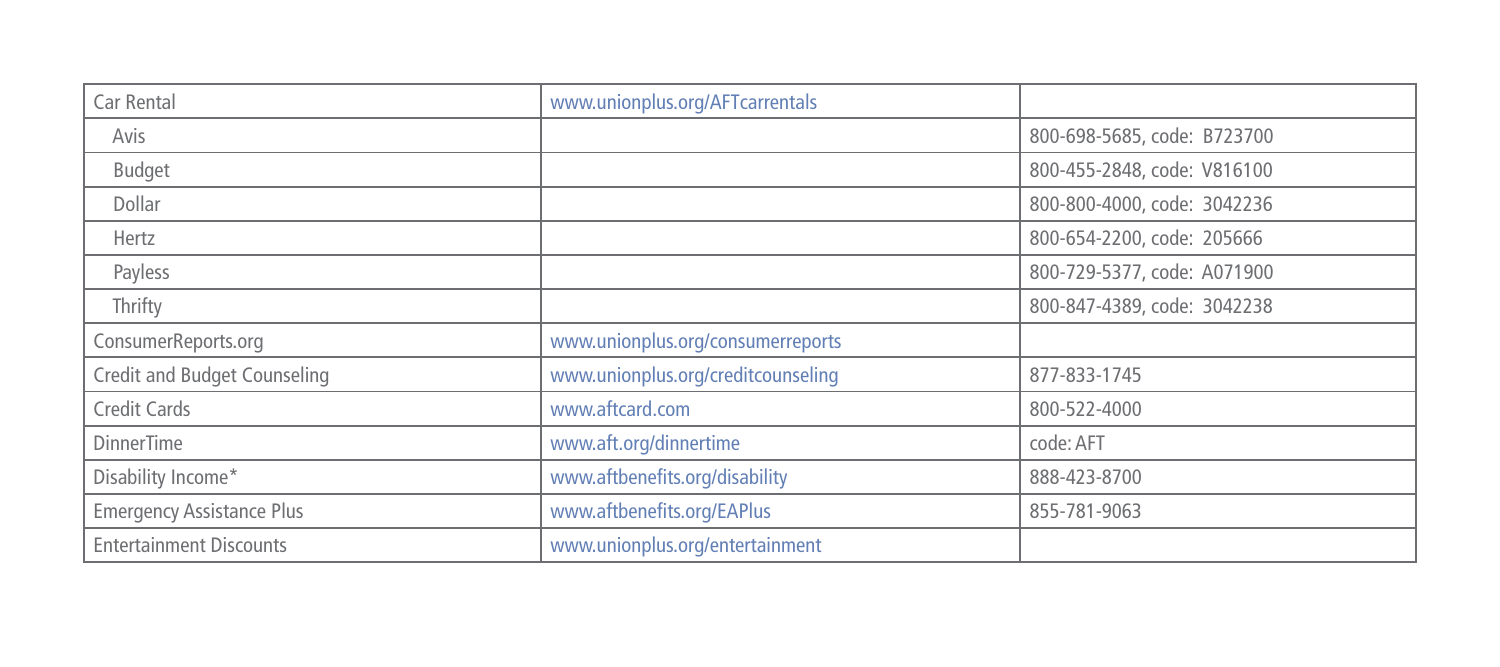| Free College                         | www.unionplus.org/freecollege                   | 888-590-9009                                                               |
|--------------------------------------|-------------------------------------------------|----------------------------------------------------------------------------|
| <b>Health Savings</b>                | www.unionplus.org/healthsavings                 |                                                                            |
| Hotels                               | www.aft.org/hotels                              | 800-364-6176, code: 8000000297                                             |
| Legal Services*                      | www.unionplus.org/legal                         |                                                                            |
| Long-Term Care Insurance*            | www.aftbenefits.org/ltc                         | 800-616-8759                                                               |
| Magazines                            | www.buymags.com/AFT                             | 800-877-7238                                                               |
| Motor Club                           | www.unionplus.org/motorclub                     | 800-454-8722                                                               |
| No-Cost Term Life for New Members    | www.aftbenefits.org/freeterm                    | 888-423-8700                                                               |
| Personal Loans                       | www.unionplus.org/loans                         | 855-578-8704                                                               |
| Pet Health Insurance*                | www.unionplus.org/AFTpets                       | 877-358-3944                                                               |
| Powell's Bookstore                   | www.aft.org/benefits, click link under Shopping |                                                                            |
| <b>Professional Moving Discounts</b> | www.unionplus.org/movingvans                    | 888-642-6814 (Allied Van Lines)<br>888-813-9595 (North American Van Lines) |
| Real Estate Program                  | www.unionplus.org/realestate                    | 800-284-9756                                                               |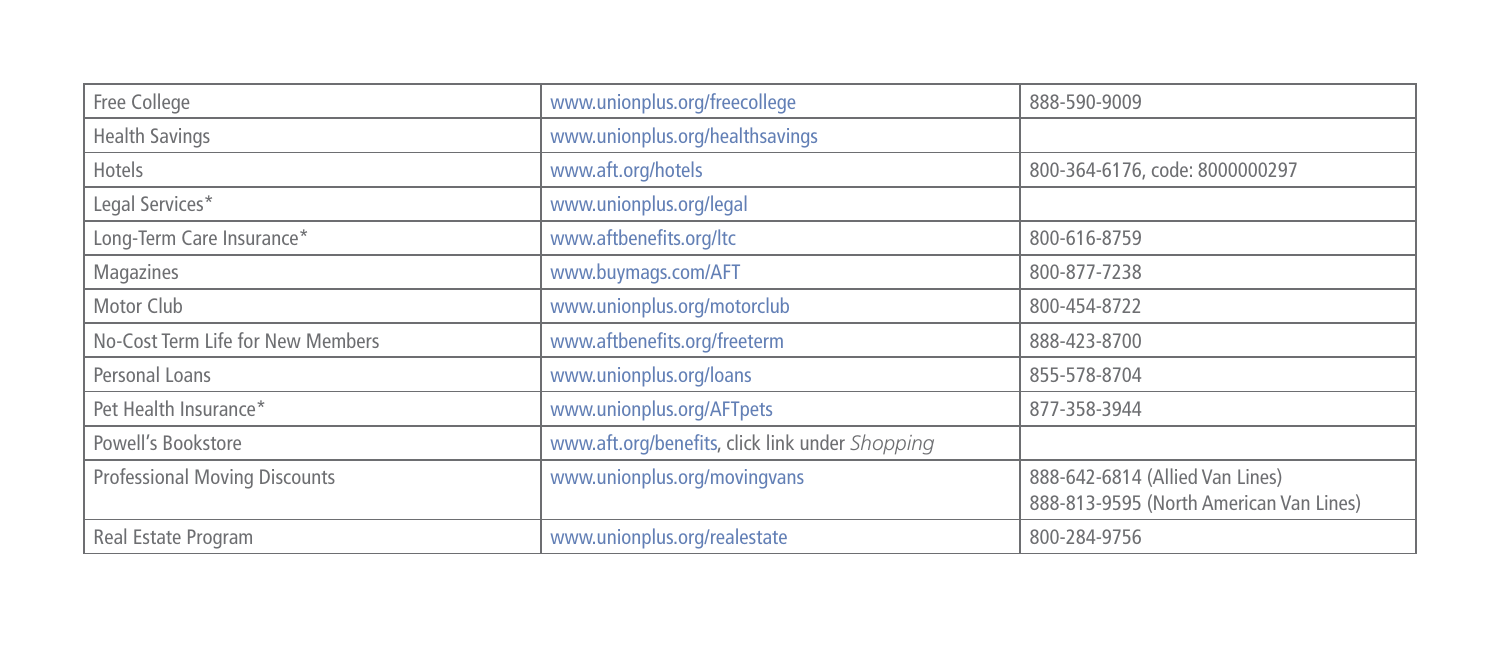| Retiree Health Insurance                 | www.unionplus.org/medicare                              | 888-680-4770                                           |
|------------------------------------------|---------------------------------------------------------|--------------------------------------------------------|
| Rosetta Stone-language training          | www.aft.org/rosettastone                                | code: AFT                                              |
| Save My Home Hotline                     | www.unionplus.org/savemyhome                            | 866-490-5361                                           |
| Senior Term Life*                        | www.aftbenefits.org/senior                              | 888-423-8700                                           |
| Share My Lesson-FREE online lesson plans | www.sharemylesson.com                                   |                                                        |
| <b>Student Debt Clinics</b>              | www.aft.org/debtclinic;<br>www.forgivemystudentdebt.org | To request a debt clinic,<br>email: debtclinic@aft.org |
| Teleflora Flowers & Gift Baskets         | www.unionplus.org/flowers                               | 888-667-7779                                           |
| Term Life*                               | www.aftbenefits.org/term                                | 888-423-8700                                           |
| Union Plus Scholarships                  | www.aft.org/scholarships                                |                                                        |
| Union Plus Mortgages                     | www.aft.org/benefits/mortgage                           |                                                        |
| Vianex Money Transfer                    | www.unionplus.org/moneytransfer                         |                                                        |

\* New York State United Teachers members have similar programs through NYSUT Member Benefits Trust. To obtain more information about these plans, members can call 800-626-8101.